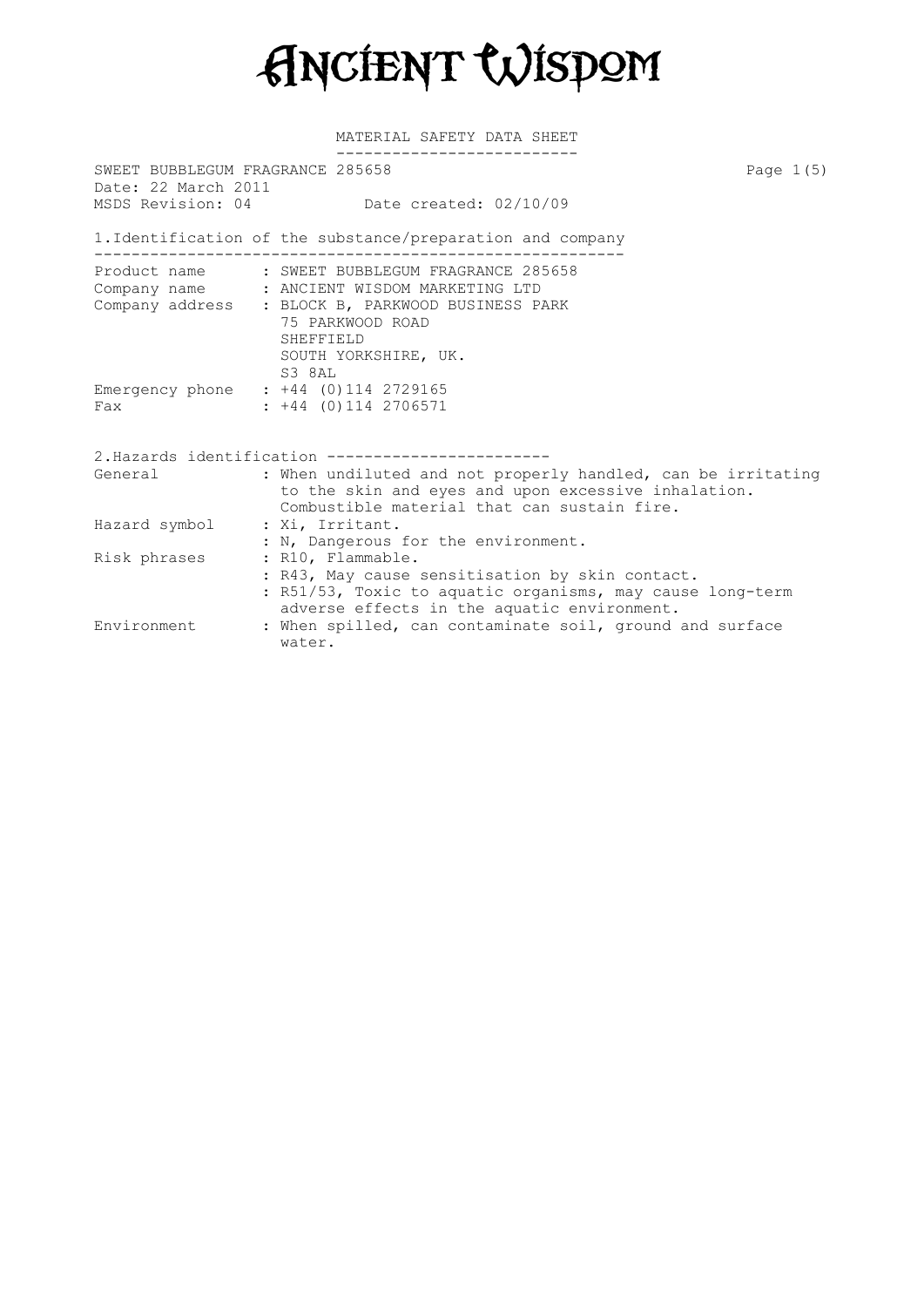Ancient Wisdom

| SWEET BUBBLEGUM FRAGRANCE 285658<br>Date: 22 March 2011                                                                                                                                                                                          |                                                        |                                                         | Page $2(5)$ |
|--------------------------------------------------------------------------------------------------------------------------------------------------------------------------------------------------------------------------------------------------|--------------------------------------------------------|---------------------------------------------------------|-------------|
| MSDS Revision: 04 Date created: 02/10/09                                                                                                                                                                                                         |                                                        |                                                         |             |
| 3. Composition/information on ingredients --------------------------------<br>Chemical<br>identification synthetic raw materials.<br>CAS number : Not applicable, product is a mixture.<br>EINECS number : Not applicable, product is a mixture. |                                                        | : Composition: multicomponent mixture of natural and/or |             |
| Contains                                                                                                                                                                                                                                         |                                                        | CAS/EINECS Hazard Symbols                               | Conc%       |
| ALLYL CAPROATE                                                                                                                                                                                                                                   |                                                        | 123-68-2 $Xn-N$ ; R $21/22-38-51/53$                    | 0.8         |
| ALPHA-ISOMETHYL IONONE                                                                                                                                                                                                                           | $/204 - 642 - 4$<br>$127 - 51 - 5$<br>$/204 - 846 - 3$ | Xi-N; R 43-51/53                                        | 0.1         |
| ETHYL-METHYLPHENYLGLYCIDATE                                                                                                                                                                                                                      | $/201 - 061 - 8$                                       | $77 - 83 - 8$ -; R 52/53                                | 12.0        |
| ETHYLTRIMETHYL CYCLOPENTENE BUTENOL                                                                                                                                                                                                              | $/248 - 908 - 8$                                       | 28219-61-6 Xi-N; R 38-50/53                             | 0.1         |
| GAMMA-UNDECALACTONE                                                                                                                                                                                                                              | $/203 - 225 - 4$                                       | $104-67-6$ N; R 51/53                                   | 2.3         |
| HEXAMETHYLINDANOPYRAN                                                                                                                                                                                                                            | $/214 - 946 - 9$                                       | 1222-05-5 N; R 50/53                                    | 0.1         |
| ISOAMYL BUTYRATE                                                                                                                                                                                                                                 | $106 - 27 - 4$<br>/203-380-8                           | $-i$ R 52/53                                            | 10.0        |
| (L) LIMONENE                                                                                                                                                                                                                                     | $5989 - 27 - 5$<br>$/227 - 813 - 5$                    | $Xn-N$ ; R 10-38-43-50/53-65                            | 7.6         |
| <b>LINALOOL</b>                                                                                                                                                                                                                                  | 78-70-6<br>$/201 - 134 - 4$                            | Xi; R 38                                                | 2.0         |
| METHYL-BETA NAPHTHYL ETHER                                                                                                                                                                                                                       | $/202 - 213 - 6$                                       | 93-04-9 $N$ ; R 51/53                                   | 1.3         |
| TETRAMETHYL ACETYLOCTAHYDRONAPHTHALENES 54464-57-2 Xi-N; R 43-51/53                                                                                                                                                                              | $/259 - 174 - 3$                                       |                                                         | 0.1         |
| TRANS-ANETHOLE                                                                                                                                                                                                                                   | $4180 - 23 - 8$<br>$/224 - 052 - 0$                    | Xi-N; R 43-51/53                                        | 0.1         |

Ingredients with an Occupational Exposure Limit DIETHYL PHTHALATE CAS:84-66-2 EINECS:201-550-6 (1-10%)

Total allergen content: ALPHA-ISOMETHYL IONONE (0.1400%) COUMARIN (0.0100%) EUGENOL (0.5000%) LIMONENE (7.6000%) LINALOOL (2.0000%) METHYL 2-OCTYNOATE (0.1000%)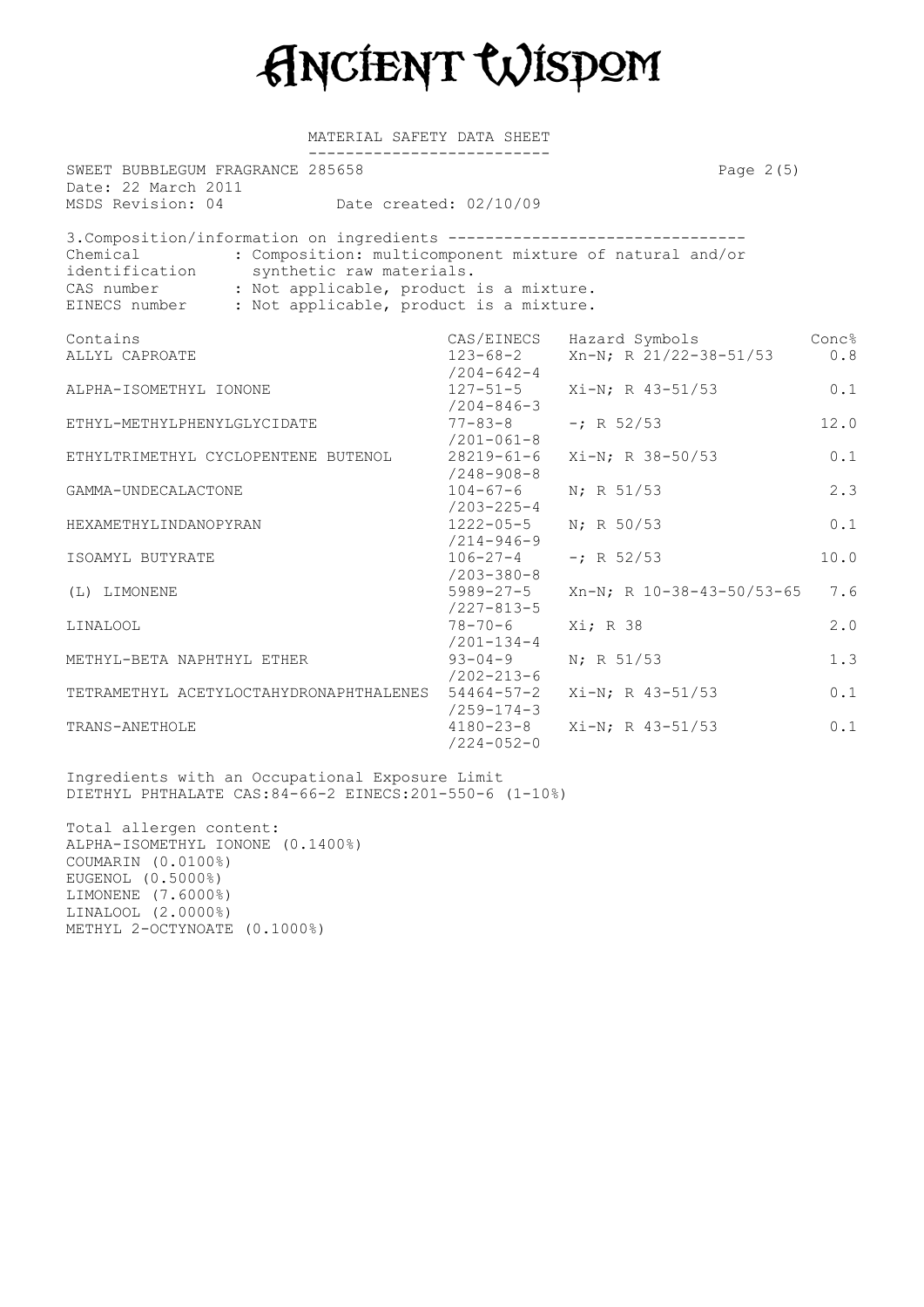Ancient Wisdom

| SWEET BUBBLEGUM FRAGRANCE 285658<br>Date: 22 March 2011 |                                                                                                                                                                                                                                        | Page 3(5) |
|---------------------------------------------------------|----------------------------------------------------------------------------------------------------------------------------------------------------------------------------------------------------------------------------------------|-----------|
| MSDS Revision: 04                                       | Date created: 02/10/09                                                                                                                                                                                                                 |           |
|                                                         | 4. First-aid measures ------------------                                                                                                                                                                                               |           |
| Inhalation                                              | : Upon excessive inhalation, remove from exposure site to<br>fresh air, keep at rest, and obtain medical attention.                                                                                                                    |           |
| Eye exposure                                            | : Flush immediately with water for at least 15 minutes.<br>Contact physician if symptoms persist.                                                                                                                                      |           |
| Skin exposure                                           | : Remove contaminated clothes. Wash thoroughly with soap and<br>water. Contact physician if irritation persists.                                                                                                                       |           |
| Ingestion<br>Others                                     | : Rinse mouth with water and obtain medical attention.<br>: Take Risk and Safety phrases (section 15) into<br>consideration.                                                                                                           |           |
| 5. Fire-fighting                                        | measures                                                                                                                                                                                                                               |           |
| Extinguishing<br>media                                  | : Carbon dioxide, dry chemical, foam.<br>Do not use a direct water-jet on burning material.                                                                                                                                            |           |
|                                                         | 6. Accidental release measures -----------------                                                                                                                                                                                       |           |
| Personal                                                | : Avoid excessive inhalation and contact with skin and eyes.                                                                                                                                                                           |           |
| precautions                                             | A self-contained breathing apparatus is recommended in<br>case of a major spill.                                                                                                                                                       |           |
| Spillage                                                | : Remove ignition sources. Provide adequate ventilation.<br>Avoid excessive inhalation of vapours. Gross spillage<br>should be contained immediately by use of sand or inert<br>powder and disposed of according to local regulations. |           |
| Environmental<br>precautions                            | : Keep away from drains, surface and ground water, and soil.                                                                                                                                                                           |           |
|                                                         | 7. Handling and storage ---------------------                                                                                                                                                                                          |           |
| Handling                                                | : Apply according to good manufacturing and industrial<br>hygiene practices with proper ventilation. Do not drink,<br>eat or smoke while handling. Respect good personal<br>hygiene.                                                   |           |
| Storage                                                 | : Store in a cool, dry and ventilated area away from heat<br>sources and protected from light in tightly closed<br>original containers. Avoid uncoated metal containers.<br>Keep air contact to a minimum.                             |           |
| Fire                                                    | : Keep away from ignition sources and naked flame.                                                                                                                                                                                     |           |
| protection                                              |                                                                                                                                                                                                                                        |           |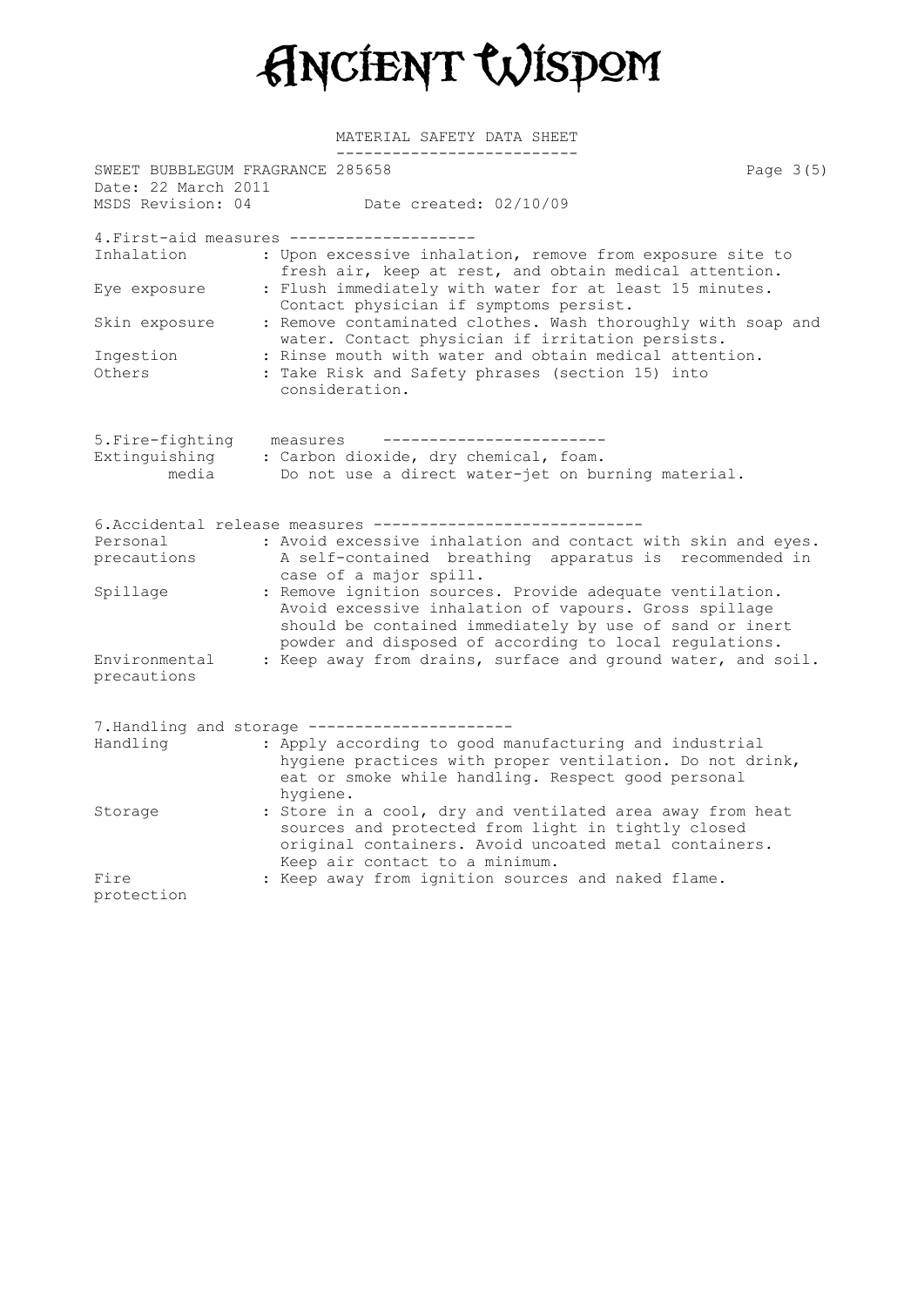Ancient Wisdom

| SWEET BUBBLEGUM FRAGRANCE 285658                                                                                                                                                                                                                                                     |                            |                                                          |                                                   | Page $4(5)$                                                                                                                |
|--------------------------------------------------------------------------------------------------------------------------------------------------------------------------------------------------------------------------------------------------------------------------------------|----------------------------|----------------------------------------------------------|---------------------------------------------------|----------------------------------------------------------------------------------------------------------------------------|
| Date: 22 March 2011<br>MSDS Revision: 04                                                                                                                                                                                                                                             |                            | Date created: 02/10/09                                   |                                                   |                                                                                                                            |
| 8. Exposure controls/personal protection ------------------------------<br>Respiratory : Avoid excessive inhalation of concentrated vapours.<br>protection<br>Eye protection : Wear safety glasses.<br>Skin protection : Avoid skin contact. Use chemically resistant gloves as      | needed.                    |                                                          |                                                   |                                                                                                                            |
| 9. Physical and chemical properties ----------------------<br>Appearance : Clear colourless to pale yellow liquid<br>Flash point : 51 degC (CC)                                                                                                                                      |                            |                                                          |                                                   |                                                                                                                            |
| 10. Stability and reactivity --------------------------<br>Reactivity                                                                                                                                                                                                                |                            | contact with water. Avoid contact with strong acids,     |                                                   | : Presents no significant reactivity hazard, by itself or in                                                               |
| Decomposition                                                                                                                                                                                                                                                                        |                            | alkali or oxidising agents.<br>formed during combustion. |                                                   | : Carbon monoxide and unidentified organic compounds may be                                                                |
| 11.Toxicological information ---------------------------<br>Based on the ingredients in this composition and their concentrations, this<br>product is according to the conventional method of EEC directive 88/379/EEC<br>classified as:<br>May cause sensitisation by skin contact. |                            |                                                          |                                                   |                                                                                                                            |
| 12. Ecological information ------------------------<br>General                                                                                                                                                                                                                       | unexpected.                |                                                          |                                                   | : This material is unlikely to accumulate in the environment<br>and environmental problems under normal use conditions are |
| 13. Disposal considerations ----------------------<br>Dispose of according to local regulations. Avoid disposing into<br>drainage systems and into the environment.                                                                                                                  |                            |                                                          |                                                   |                                                                                                                            |
| 14. Transport information                                                                                                                                                                                                                                                            |                            |                                                          |                                                   |                                                                                                                            |
| . <u>.</u> .<br>Road (ADR/CDGRR) : 3<br>Air (IATA)<br>Sea (IMDG)<br>Proper Shipping Name : EXTRACTS, AROMATIC, LIQUID                                                                                                                                                                | Class<br>$\colon$ 3<br>: 3 | Pack Group Sub risk<br>III<br>III<br>III                 | UN no<br><b>UN1169</b><br>UN1169<br><b>UN1169</b> | IMDG page                                                                                                                  |